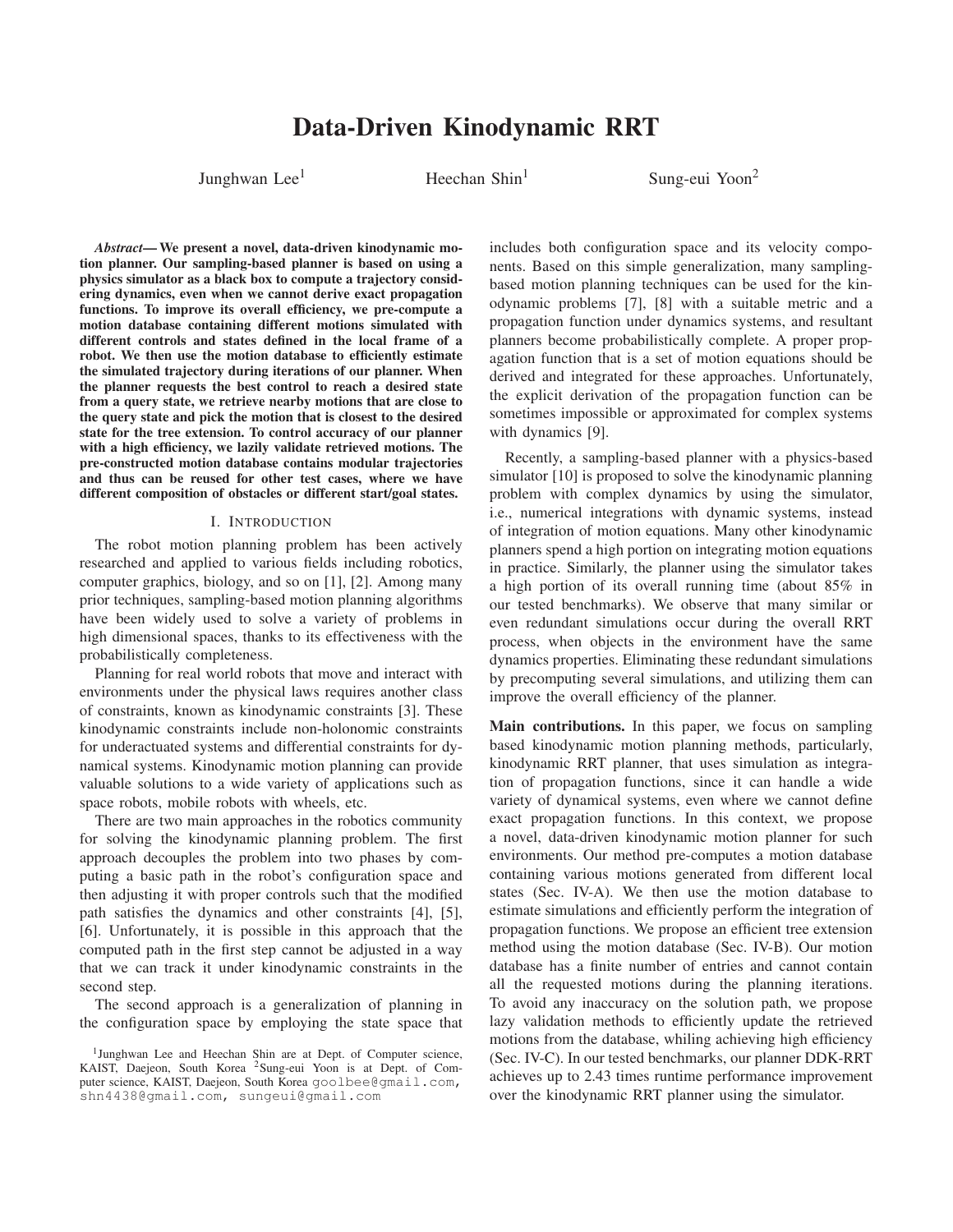## II. RELATED WORK

Among the sampling-based algorithms, Probabilistic Roadmap Method (PRM) and Rapidly-exploring Random Tree (RRT) are the most widely used techniques [11]. Particularly, RRT has been applied to various single query problems, and many variations for higher performance have been developed in different directions [12], [13].

The classic approach for kinodynamic motion planning in robotics is to decouple the problem as two stages: firstly compute an initial path by solving a basic path planning problem with a geometric planner, and then compute a global solution near the initial path, while satisfying the dynamics and other constraints [14], [15]. When intractable paths are generated from the first stage, this approach, unfortunately, can result in a susceptibility to local minima, because of limits on forces and torques for the robot in the environments.

In order to cope with the local minima problem, a number of approaches have been proposed. Svestka and Overmars [16] proposed an extension of randomized holonomic planning technique to the non-holonomic planning assuming a proper steering method for a system, and LaValle and Kuffner [7] extended a sampling-based method with the configuration space into the state space. Randomized kinodynamic planning has been extended to improve the performance [17], [18], [19], [10]. Since the dimensionality of the state space is increased two times from that of its configuration space, the complexity of sampling based kinodynamic planners is higher than that of holonomic planning. Furthermore, selecting a suitable metric and designing effective extension methods still remains to be challenging.

Additionally, directly considering physical constraints and effectively generating samples under them have been also studied [20]. Recently, propagation types used for kinodynamic planners and their properties have been investigated [21], [22].

## III. BACKGROUND

In this section, we give our problem definition followed by the kinodynamic RRT planner. We then motivate our approach.

#### *A. Problem Definition*

In the kinodynamic planning problem, the state space is used for the same purpose as the configuration space for the holonomic planning problem, to represent geometric and differential states of a robot. The state space for the kinodynamic problem is defined as a set of a state  $x = (q, \dot{q})$ , where *q* denotes a configuration. Differential or non-holonomic constraints can be described by a forward propagation function  $f: X \times U \rightarrow X$ , where *X* and *U* represent the state and control spaces, respectively. A solution path of the planning problem consists of a sequence of controls, its time durations, and states that can be obtained by sequentially integrating the propagation function *f* .

In order to integrate the propagation function, a set of motion equations need to be defined. Additionally, the dynamics in-between environments and a robot (e.g., friction, gravity), and the physical property (e.g., torque limits) of the robot should be derived. For complicated problems considering many dynamic properties, the propagation function, unfortunately, is hard to derive explicitly [9], because of the complexity of dynamics and various physical properties of the robot. In some cases, the function is provided in a simplified form, but can result in inaccuracy. In order to provide more generality and higher accuracy, a realistic physics-based simulation engine, which works as a black box to the motion planner, is used for generating motions instead of integrating the propagation function [10]. A downside of this approach is that the physics-based simulation is more computationally expensive than the integration of propagation function.

Many physics-based simulation libraries (e.g., ODE, bullet, and Nvidia PhysX) are available. These libraries support rigid and even deformable objects, and rely on various numerical integration of differential equations. In physicsbased simulators, a simulation time is discretized and the propagation function is evaluated only in this discretized simulation interval (e.g., 1 ms). This discretization interval, called a simulation step, normally does not change during the whole simulation. Simulating for a specific period (e.g., 1 s) is achieved by iteratively executing simulation with the simulation step. The simulation step has a trade-off between the quality of solution and the running time of the simulation; larger simulation steps get simulation results faster, but with lower accuracy. We simply use the default value suggested by the simulator community.

# *B. Kinodynamic RRT planner*

Kinodynamic RRT planners have been derived from RRT designed for holonomic planning [7]. Given a random tree initialized from the start state, the kinodynamic RRT planner incrementally expands the tree by randomly generating samples in the state space and attempting to connect nodes of the tree to those random samples. Specifically, given a randomly generated sample,  $x_r$ , in the state space, we identify the nearest neighbor,  $x_n$ , in the tree from the random state  $x_r$ . Among a set of possible controls, the best control, *ubest*, is then selected as the one that pulls the node  $x_n$  most closely toward the randomly chosen state *xr*.

In order to determine such a control, integration of the propagation function is required. In this work, the propagation of motion is computed by running the physics-based simulator as we discussed earlier (Sec. III-A), instead of deriving a set of motion equations. We then determine the best control *ubest* after trying all available controls and choosing the one that extends the state  $x_n$  as close as possible to the *xr*. In practice, searching the best control *ubest* is achieved iteratively by randomly generating *n* different controls and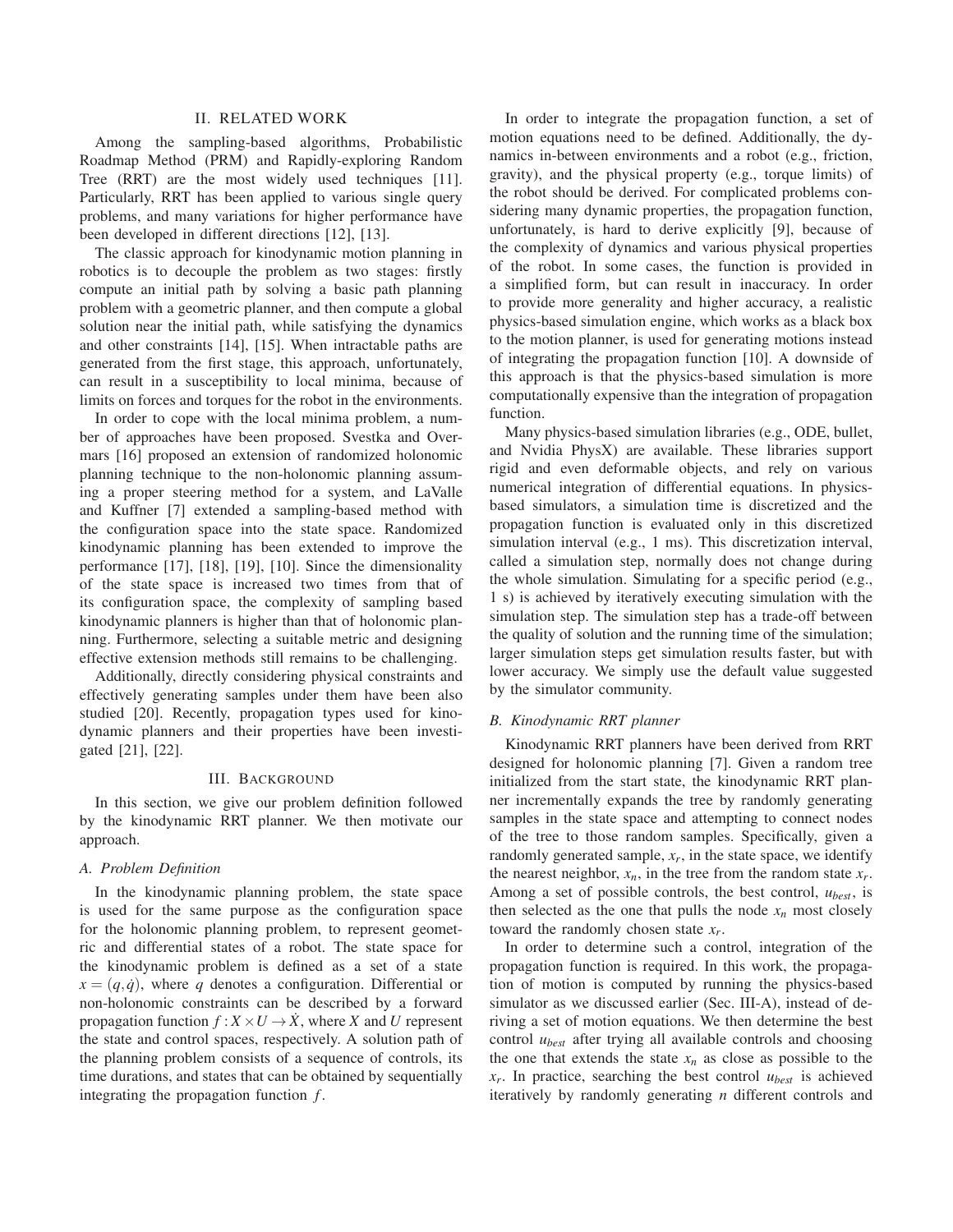| <b>Algorithm 1</b> <i>n</i> -control Kinodynamic RRT                          |
|-------------------------------------------------------------------------------|
| <b>Require:</b> tree $T$ , $n$                                                |
| $T$ . Add Vertex $(x_{init})$                                                 |
| repeat                                                                        |
| $x_r \leftarrow$ RandomStateInStateSpace()                                    |
| $x_n \leftarrow$ NearestNeighbor $(x_r, T)$                                   |
| $u_{best} \leftarrow$ FindBestControl( $x_n, x_r, n$ )                        |
| $x_{new} \leftarrow$ Extend $(x_n, u_{best})$                                 |
| <b>if</b> CollisionFree( $x_{new}$ , $x_n$ ) <b>then</b>                      |
| $T$ . Add Vertex $(x_{new})$                                                  |
| $T.\text{AddEdge}(x_n, x_{new}, u_{best})$                                    |
| end if                                                                        |
| <b>until</b> a collision-free path between $x_{init}$ and $x_{goal}$ is found |
|                                                                               |

choosing the best one. Finally, we generate a new state,  $x_{new}$ , by taking  $u_{best}$  from  $x_n$ , and add it with its control  $u_{best}$  to the tree if there is no collision in the trajectory between  $x_n$  and *xnew*. We call this algorithm a *n*-control kinodynamic RRT, where *n* denotes the number of trials to find the best control. Its pseudocode is shown in Algorithm 1. The kinodynamic RRT is a probabilistically complete algorithm [7].

## *C. Motivation*

The running time of each iteration of the kinodynamic RRT can be decomposed into propagation process, nearest neighbor search, and other parts including collision detection, tree expanding, etc. When a simulator is used for the propagation process, executing the simulator takes the highest portion of the running time, while we can handle a wider set of robots and dynamics. In our tested benchmarks, running the simulation takes about 87% (Table I). Note that a similar or higher portion (e.g., 90%) was reported for performing forward propagation within tree-based planners [10] that do not use simulation.

During the kinodynamic RRT process running a simulator, we observe that many similar simulations occur, when environments consist of objects that have the same dynamics property such as the friction constant. Furthermore, some of simulations turn out to be exactly identical after performing a proper transformation.

For example, when a mobile robot moves around on a large floor that has the same, isotropic material properties, trajectories of the robot in this environment are same in a local frame defined by the robot's orientation, while their counterparts in the global frame, i.e., workspace, are different. Fig. 1 shows an example of two different trajectories of two stationary mobile robots,  $x_1$  and  $x_2$ , applied by the same control *u* that executes the same force with each robot's heading orientation. Their states  $x_1$  and  $x_2$  are different in the state space; their global positions and orientations are different. When the floor has the isotropic physical property, the results of those two different simulations will be identical in the robot's local frame. As a result, a single simulation



Fig. 1. Two stationary mobile robots in a floor with isotropic physical properties (e.g, the same isotropic friction). Even when the same control is applied to both states, their states in the state space are different, but the same simulation result can be utilized to both robots after a proper transformation.

result can be used for both states by transforming results from one robot's local frame to another one, instead of performing simulations repeatedly.

Eliminating these duplicated simulations can improve the overall efficiency of the planner. Furthermore, precomputing simulation results in known environments in a database and utilizing them can improve the runtime performance, and the database also can be used for other problems in the same environments with different start/goal positions or with different composition of obstacles.

# IV. ALGORITHM

In this section, we explain our kinodynamic samplingbased planner utilizing a precomputed motion database. Our planner is based on the RRT-based kinodynamic planner [7]. We first show the structure of the proposed motion database and how to construct it. We then explain our planning algorithm with the motion database and how to efficiently validate generated paths from the database during planning. Finally, we give an overall planning algorithm.

# *A. Building a motion database*

We store various motions of a robot in the motion database, where a robot motion is defined as a trajectory of the robot given a start state and a control. In order to construct such a motion database, we first define *the local state space* of a robot to be a state space in the local frame of the robot. The local state space contains various components described in the robot's local frame. They include velocities and local geometric configurations such as joint angles for an articulated robot or a steering angle of a wheeled robot.

Once the local state space is defined, we also define two conversion functions,  $f_c: X \to X_{local}$  and  $f_{c\_inv}: X_{local}, G \to X$ , where *X* is the global state space, *Xlocal* denotes the local state space, and *G* is the information (e.g., the orientation and global position of the robot) needed to position the local frame of the robot into the global space. Generally, *fc* and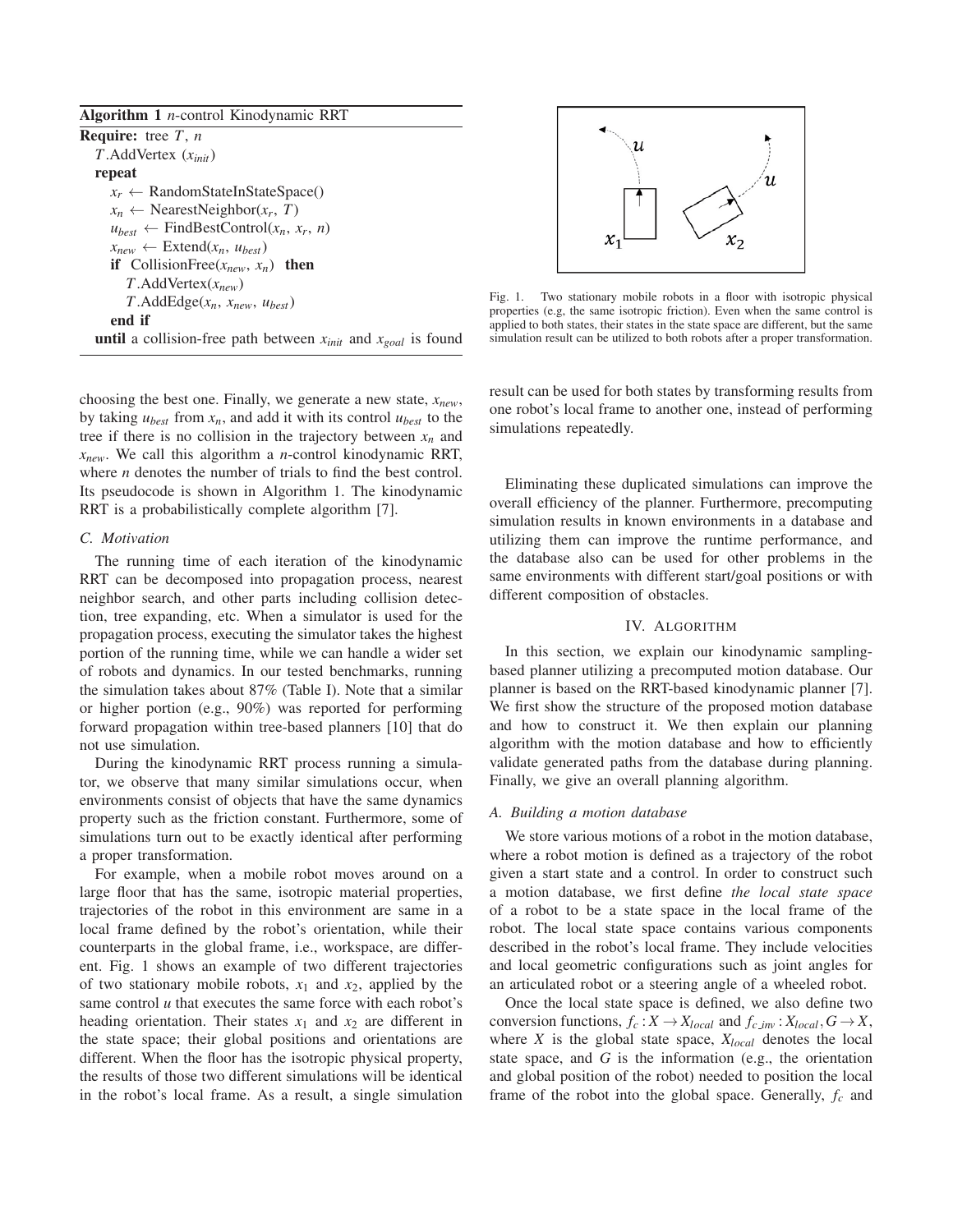Algorithm 2 Data-Driven *n*-control Kinodynamic RRT

Require: tree *T*, *n*, and a motion database *db T*.AddVertex (*xinit*) repeat  $x_r \leftarrow$  RandomStateInStateSpace()  $x_n \leftarrow$  NearestNeighbor( $x_r$ , *T*)  $controls \leftarrow$  RetrieveControls( $db, x_n$ ) if True w/  $p(|controls|)$  (Eq. 1) then  $u_{best} \leftarrow$  FindBestControlAmong( $x_n$ ,  $x_r$ , *controls*)  $x_{new} \leftarrow$  ExtendFromDatabase( $x_n$ ,  $u_{best}$ ) else  $u_{best} \leftarrow$  FindBestControl( $x_n, x_r, n$ )  $x_{new} \leftarrow$  Extend $(x_n, u_{best})$ end if if any of two validation conditions is satisfied then ValidatePath (*xnew*) end if if CollisionFree( $x_{new}$ ,  $x_n$ ) then *T*.AddVertex(*xnew*)  $T$ .AddEdge( $x_n$ ,  $x_{new}$ ,  $u_{best}$ ) end if **until** a collision-free path between  $x_{init}$  and  $x_{goal}$  is found

 $f_{c}$  *inv* can be easily defined by geometric transformations for robots. In general, the control space is defined in the robot's local frame. A conversion function for the control state, therefore, is not required. An example of the local state space and conversion functions we use in our experiments is explained at Sec.V-A.

In the motion database, every component of motions are defined in the local state space. Each motion entry consists of a start state, a control state, control duration, and a trajectory. Therefore, an input query consisting of a start state defined in the global state space  $X$  is first converted to the local space space  $X_{local}$  by applying the conversion function  $f_c$ . A resultant trajectory of the robot computed by performing the simulator describes a motion after applying the control to the start state of the robot. The motion trajectory is defined as a set of states from the start and goal state. When a motion retrieved from the database is applied to a global state,  $x_n$ , of the random tree for the tree expansion, we apply  $f_{c\_inv}$  to the trajectory of the motion as the conversion process from the local to the global, and add it to  $x_n$ . We maintain the motion data as a lookup table indexed by a state of the local state space. One may wonder why we do not include the control in the key value of the motion database. We exclude a control value out of the key value, mainly to reduce the dimension of the database and to increase the hit ratio of identifying similar local states from the database.

In order to build the motion database, motions can be generated randomly or provided by the user. In this work, we generate motions in a random way. In other words, we ran-



Fig. 2. An example plot of the motion utilization probability function with  $\alpha = 0.5$ , to decide whether the motion database is used, and the x-axis represents  $n_{db}/n$ .

domly generate a start state and a control, and then store results of simulation for a fixed amount of time. Time duration of the control is also chosen randomly. One can build more effective motion databases by analyzing environments/robots or by domain experts to target robots/applications.

## *B. Planning with the motion database*

Our planner is based on the *n*-control kinodynamic RRT planner (Sec. III-B). For each iteration, we randomly generate a sample,  $x_r$ , in the global state space, and find its nearest neighbor node,  $x_n$ , in the random tree. We then aim to choose the best control input,  $u_{best}$ , that yields a new node,  $x_{new}$ , that is the closest state to  $x_r$  among different controls. We then append the new node *xnew* with its control and trajectory to the random tree if there is no-collision.

In order to compute *ubest*, we retrieve a set of motions precomputed with different controls from the database, instead of relying on running the simulator. Given the node  $x_n$ , we fetch nearby motions from the database with a query key value containing the local state of the node  $x_n$ . Since it is unlikely to have the motion exactly same as the query state from the database, we perform the fixed-radius near neighbor search that reports a set of states that are within a distance, *dsim*, to the given query state. An example of distance metrics used for our tested benchmarks is shown at Sec. V-A. *dsim*, called a displacement control parameter, determines an allowable similarity of states in the local state space. As the higher  $d_{sim}$  is used, the more data are fetched, but the reliability of fetched motions becomes lower. In the following section, we explain how to validate and adjust inaccuracy caused by using such motions.

The number of retrieved motions and associated controls also varies depending on the amount of pre-computed motions in the motion database. The more motions the database has, the more number of controls are retrieved. These motions and controls are used for calculating the best control to reach *xr* closely. Building the database to cover the whole local state space, however, is impossible and inefficient, because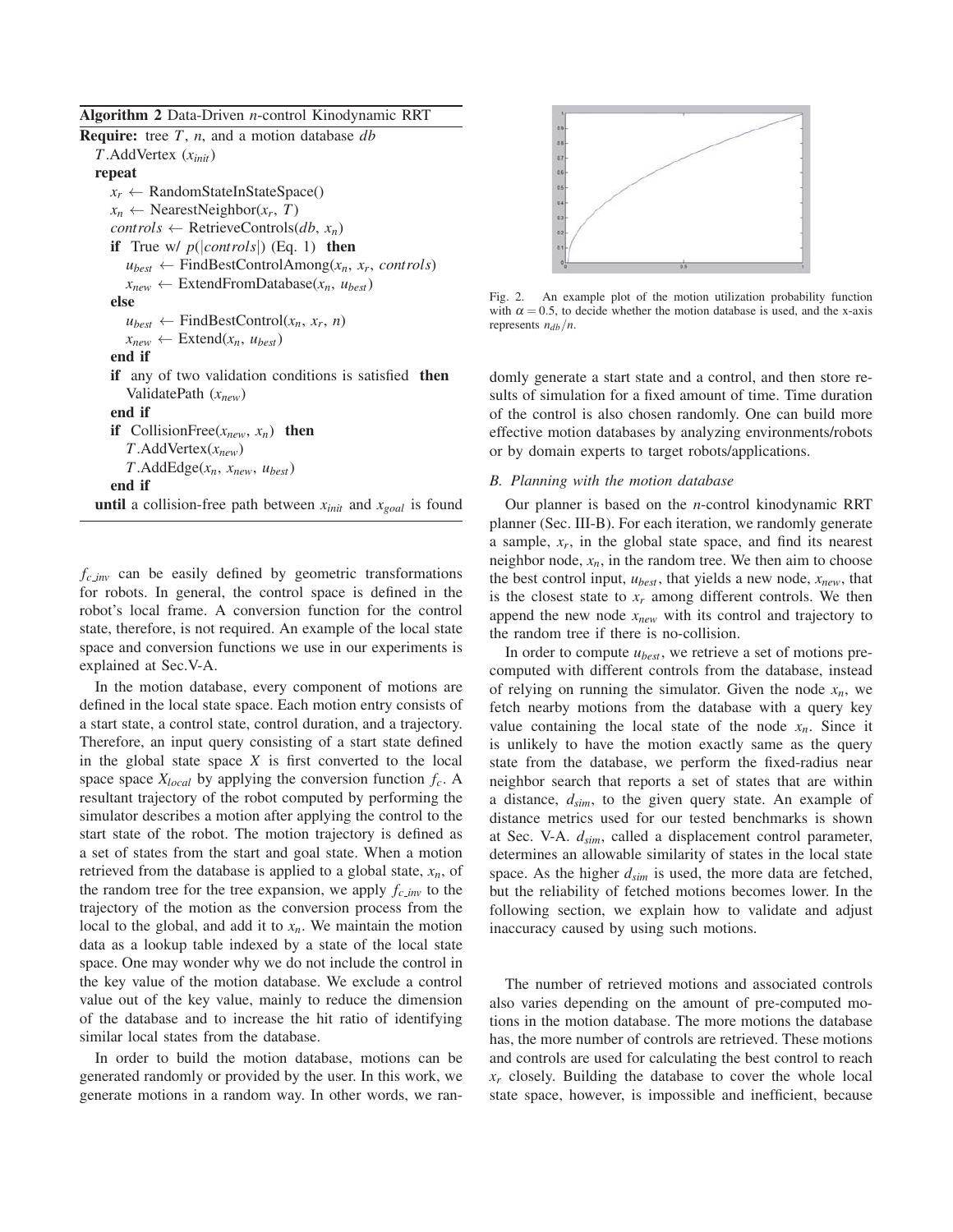

Fig. 3. This figure shows an example of a retrieval displacement between a retrieved motion (solid line) and the actual motion by running the simulation (dotted line), when a start state of  $m_{ret}$  is different from a state of  $n_{src}$ .

the size of the local state space grows exponentially as its dimension grows. Therefore, in practice, the number of retrieved controls for a given state can be less than the required number of trials *n* for finding the best control, or could be zero at the worst case. Searching the best control with a limited number of retrieved controls might bias the expansion of the tree in the global state space and interfere the rapid exploration of the state space, degrading the overall performance of the planner.

In order to address this issue arising with a small number of retrieved controls, we selectively use our control generation method using the motion database with a probability function,  $p(n_{db})$ , where  $n_{db}$  represents the number of controls retrieved from the database given a query state. We define the following probability function, called motion utilization probability:

$$
p(n_{db}) = (n_{db}/n)^{\alpha},\tag{1}
$$

where *n* is the maximum number of control trials and  $\alpha$ is a parameter in the range of  $(0,1)$ .  $\alpha$  controls a degree of utilization of the database proportional to a hit ratio of the database. When  $\alpha$  value increases, the database is utilized more frequently. Fig. 2 shows a plot of the motion utilization function when  $\alpha$  is 0.5. When we decide not to use our control generation method, we simply fall back to use the original technique of choosing the best control method, *FindBestControl(*·*)*, running the simulator (Sec. III-B).

# *C. Validating retrieved motions*

In this section, we explain how to control inaccuracy caused by using nearby motions retrieved from the motion database and how to validate those motions.

*1) Retrieval displacement:* A retrieved motion from the database can be incorrect, because we retrieve a motion whose source state can be different from a query state, while their distance is controlled by the parameter  $d_{sim}$ . Fig. 3 shows an example of such a case. Suppose that a random tree is extended from a node *nsrc* with a retrieved motion *mret*. When the start state of  $m_{ret}$  is different from the state of  $n_{src}$ ,



Fig. 4. This figure shows an example when a retrieved motion with slight displacement causes a collision. The retrieved motion *mret* successfully extends the tree toward a node  $n$  (solid line), its corresponding, actual motion (dotted line), however, causes a collision with obstacles. The precise trajectory to the node *n* is computed based on our validation process.

applying the motion *mret* to *nsrc* would lead to a different trajectory from the actual motion that can be generated by running the simulator to *nsrc*. We call this displacement between the actual motion and the retrieved one *a retrieval displacement*.

Calculating the actual motions requires to perform simulation at runtime. As a result, it is infeasible to precisely measure the retrieval displacement. Therefore we approximate a retrieval displacement of a retrieved motion simply as the distance between a query state and the start state of its retrieved motion, which is bounded by the displacement control parameter *dsim*.

If *dsim* is set to be small, the retrieval displacement with a few extensions would not affect the exploration of the state space in practice. The displacement, however, aggravates, since retrieval displacements are accumulated as the random tree is expanded. Moreover, even a small displacement can cause a problem when a tree is expanded near obstacle regions. Fig. 4 shows such an example. The retrieved motion *mret* successfully extends the tree toward a node *n* (a solid line). However, the actual motion (a dotted line) causes a collision although the retrieval displacement is small. To address this problem, we employ motion validation process.

*2) Motion validation:* In order to check whether a retrieved motion does not cause any collisions, we perform a motion validation operation by running a simulator with its start state and control. If any collision occurs in the recomputed trajectory with the simulation, we remove the motion's corresponding edge and all child nodes in the random tree. Otherwise, we update the random tree by replacing the recomputed trajectory with the prior retrieved motion.

The frequency of performing validation operations governs the accuracy and efficiency of our planner. Validating more retrieved motions reduces a probability to have inac-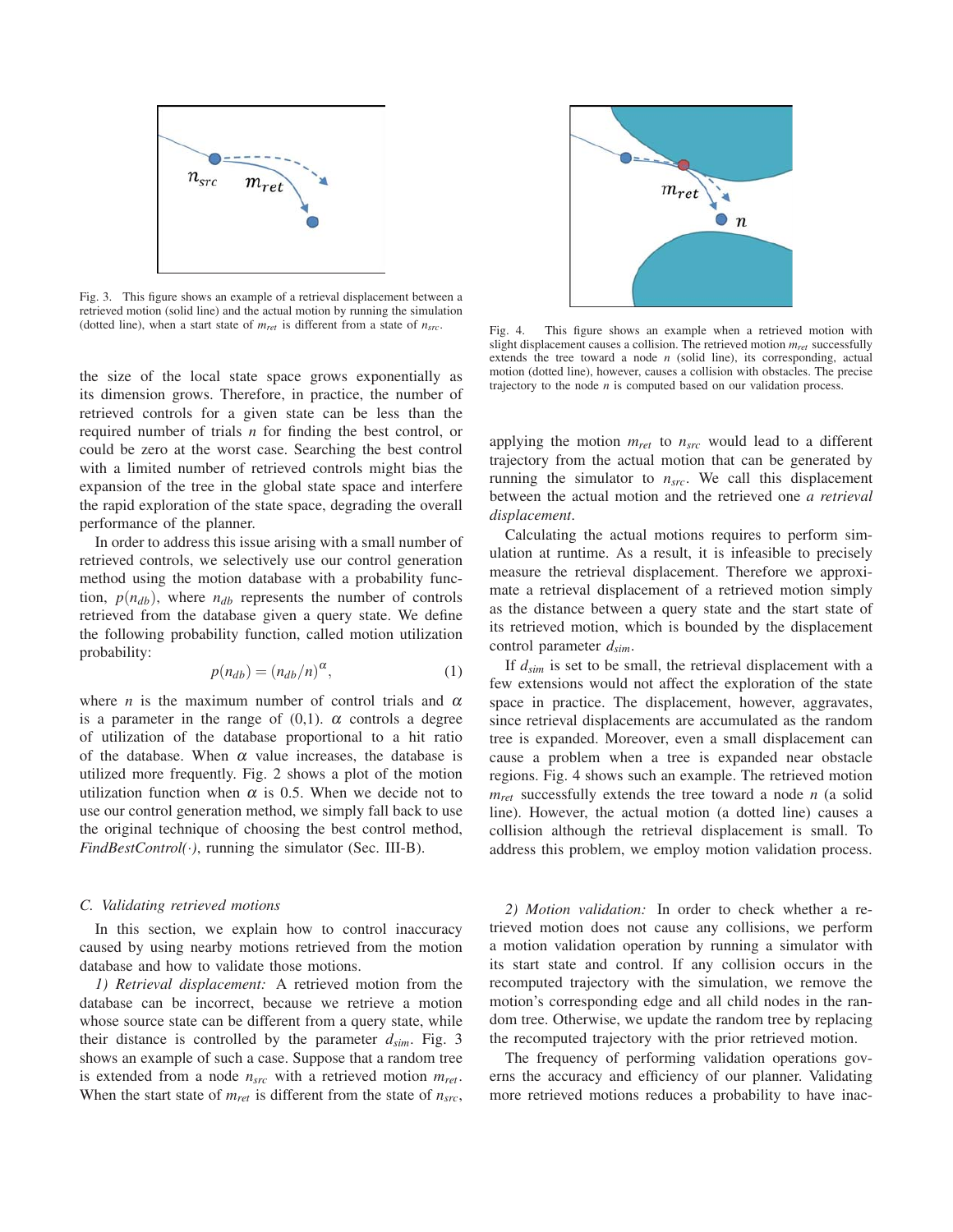

Fig. 5. Tested environment for a sled robot. The start and goal state of the robot are located at lower and upper sides of the image (circled in red).

curate nodes in the state space with a higher computational overhead. Therefore, motion validation should be carefully performed during iterations for the efficiency of the planner, while exploring the state space effectively.

Given this trade-off between the accuracy and efficiency, we use a lazy validation method that checks only motions that need to be validated immediately (e.g. motions in a solution path) or that are likely to be invalidated (e.g., motions close to obstacles). When a solution path is found, we validate every motions in the solution path in order to verify that the robot can reach to the goal with the solution. If the checked path does not reach the goal, we update it with simulated motions in the tree and then continue iterations until a new solution is found.

We define two criteria to see whether we need to perform the validation operation by considering a possibility of being invalidated in order to balance between efficiency and accuracy. When a new node is added to the tree, we check the following two criteria to decide whether we need to perform validation:

- 1) An accumulated displacement of the node is larger than *thresholda*,
- 2) The distance from the node to the nearest obstacle is less than *thresholdo*,

If any of criteria is satisfied, we validate motions along the path from the root to the newly inserted node.

A pseudocode of the overall algorithm of our planner is shown at Algorithm 2.

## *D. Probabilistic Completeness*

Our planning method can efficiently explore the state space, while reducing duplicated, time-consuming propagation simulations by using the precomputed motion database.

The correctness of solutions computed by the proposed planner is same as any planning algorithm using a physics simulator, because our solution is entirely validated by the



Fig. 6. A solution path computed by our method.

same simulator. The sub-paths in RRT tree that are not included in the solution path, however, could be incorrect, because we lazily validate motions in the tree. When there are many small obstacles in the environment, the homotopy of the solution path might be changed after performing the validation process. This, however, does not cause a problem in our application that aims to compute a feasible planning solution efficiently.

Nonetheless, the insufficient number of retrieved controls and displacements by using nearby retrieved motions can degrade the exploration quality of the state space. In order to guarantee the probabilistic completeness of our method, we set our planner to invoke our extension method using the database with a probability  $\beta$  and use the original kinodynamic extension method with a probability  $1-\beta$ . We set  $\beta$  to 0.85 in our tested experiments.

## V. EXPERIMENTAL RESULTS

We implemented our method on an Intel i7 desktop machine that has 3.6GHz CPU and 16GB main memory. Our method is built upon an Open Motion Planning Library (OMPL [23]). We chose the Open Dynamic Engine [24] as a simulation engine among well known libraries such as PhysX, Bullet, Vortex, etc. Please note that our planner is not restricted to a specific library; therefore any library can be coupled to our method. We compared our method, denoted as DDK, to the kinodynamic RRT with *n* control trials (Sec. III-B), denoted as *n*-RRT, against a kinodynamic planning problem for a rigid robot with dynamics.

## *A. Benchmark Model*

We conducted experiments for a sled robot that can apply force forward and horizontal torques on a slippery floor with static obstacles. Fig. 5 shows our experiment environment.

In our model, the global state space has the following components of the robot:

$$
\mathbf{x} = (\mathbf{p}, \theta, \mathbf{v}, \boldsymbol{\omega}),
$$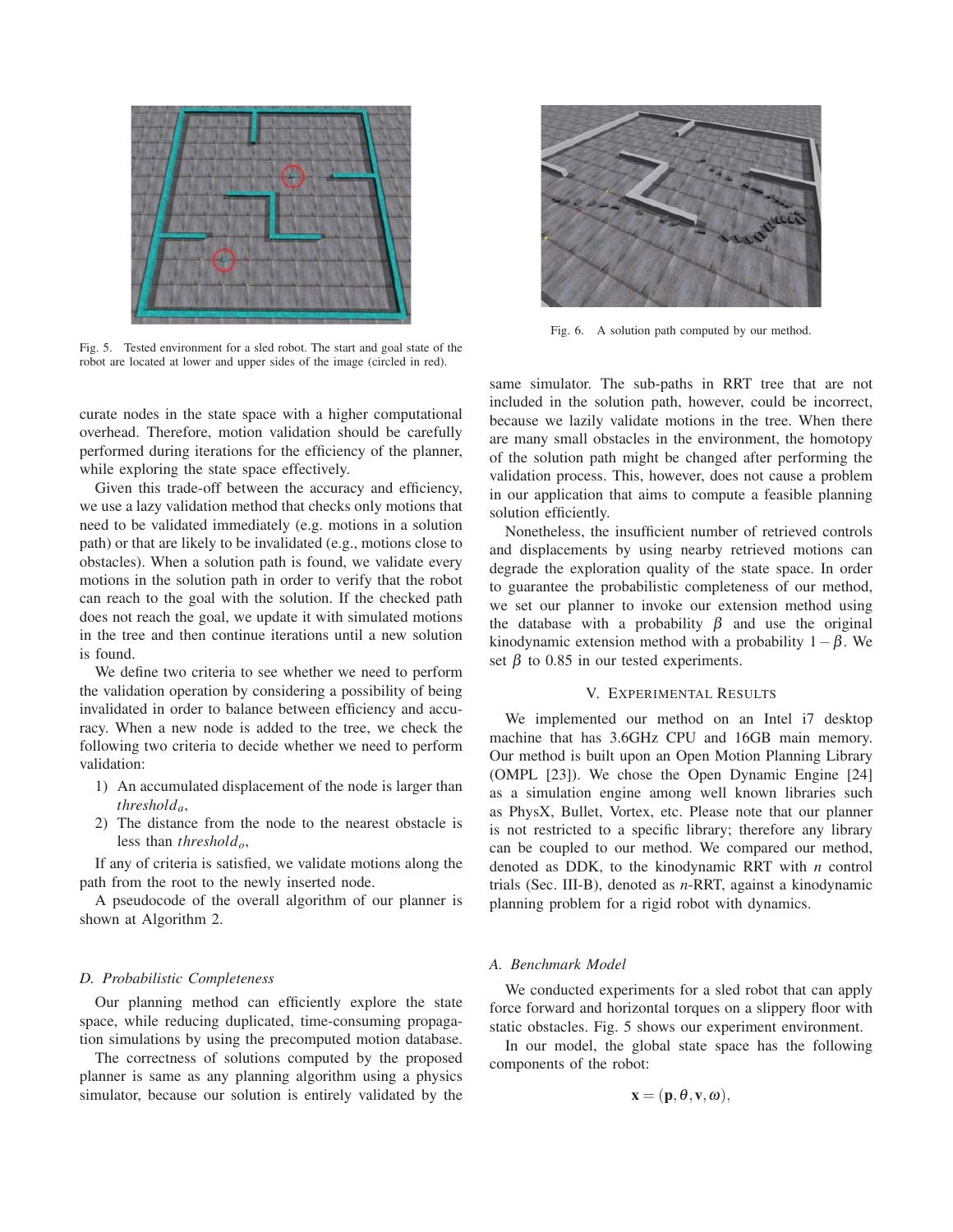#### TABLE I

PERFORMANCE COMPARISON TABLE BETWEEN *n*-CONTROL KINODYNAMIC RRT (*n*-RRT, SEC. III-B) AND OUR METHOD (DDK, SEC. IV). IN DDK 1, 40K MOTIONS ARE GENERATED AND IN DDK 2, 120K MOTIONS ARE GENERATED IN THE PREPROCESSING PHASE.

|                          | $n-RRT$ | DDK 1   | DDK <sub>2</sub> |
|--------------------------|---------|---------|------------------|
|                          |         | 40k DB  | 120k DB          |
| # of iterations          | 12111.5 | 14841.2 | 13174.8          |
| # of nodes               | 415.4   | 511.7   | 329.1            |
| DB construction time (s) |         | 38.4    | 115.3            |
| Planning time (s)        | 215.88  | 131.91  | 88.84            |
| Simulation time (s)      | 188.52  | 84.27   | 46.27            |
| $%$ of simulation        | 87.33   | 63.88   | 52.08            |

where **p** denotes the global position in the three dimensional space,  $\theta$  denotes an orientation, **v** denotes linear velocity ( $v_x$ ,  $v_y$ ), and  $\omega$  denotes angular velocity. The local state space, which is used in the motion database, is defined by linear velocity and angular velocity in local coordinate space of a robot:

$$
\mathbf{x}_{local} = (\mathbf{v}_{local}, \mathbf{\omega}_{local}),
$$

where  **represent the converted linear and angular** velocities at the robot's local coordinate space. Conversion functions  $f_c$  and  $f_{c\_inv}$  are defined as  $f_c = Proj(\mathbf{M}_{\mathbf{G}}^{-1}\mathbf{x})$  and  $f_{c}$ *inv* =  $M_G$ *Reconst*( $\mathbf{x}_{local}$ ), where  $M_G$  represents a matrix containing translational and rotational parts between local and global frames. *Pro*  $j(.)$  is a projection function that takes out the first two global coordinates, while *Reconst*(·) is the reconstruction function putting those two dropped global coordinates back.

We use simple, weighed Euclidean distance metrics for computing the distance between states in both global and local state spaces. These metrics are defined as:

$$
d_{global}(\mathbf{x_1}, \mathbf{x_2}) = w_p(||\mathbf{p}_1 - \mathbf{p}_2||)^2 + w_o(1 - ||\boldsymbol{\theta}_1 \cdot \boldsymbol{\theta}_2||)^2
$$

$$
+ w_v(||\mathbf{v}_1 - \mathbf{v}_2||)^2 + w_o(||\boldsymbol{\omega}_1 - \boldsymbol{\omega}_2||)^2,
$$

$$
d_{local}(\mathbf{x_1'}, \mathbf{x_2'}) = w_v(||\mathbf{v_1'} - \mathbf{v_2'}||)^2 + w_o(||\boldsymbol{\omega}_1' - \boldsymbol{\omega}_2'||)^2,
$$

where  $w_p, w_o, w_v, w_\omega$  are weights for components of the state space and  $x'$  denotes the variable defined in the local state space. We use *dglobal* for computing the nearest neighbor during RRT iterations and *dlocal* for the fixed-radius near neighbor search used in retrieving similar motions from the database.

Finally, the control space of the robot has two dimensions: force along the long edge of the robot to represent the forward and reverse acceleration, and yaw torque. Combining these controls, the robot can reach any place on the slippery floor with complex maneuvers.

TABLE II BREAKDOWN OF THE RUNNING TIME

|                     | $n$ -RRT | DDK 1  | DDK <sub>2</sub> |
|---------------------|----------|--------|------------------|
| Total time (s)      | 215.88   | 131.91 | 88.84            |
| Simulation time (s) | 188.52   | 84.27  | 46.27            |
| % of simulation     | 87.33    | 63.88  | 52.08            |
| Retrieval time (s)  | 0        | 1.92   | 7.99             |
| % of retrieval      | 0.00     | 1.46   | 8.99             |
| Validation time (s) | 0        | 13.24  | 11.91            |
| % of validation     | 0.00     | 10.04  | 13.41            |
| others(s)           | 27.35    | 34.26  | 23.88            |
| $%$ of others       | 12.67    | 25.98  | 26.88            |

# *B. Results and Comparisons*

We tested our method with different sizes of the motion database. We ran the experiment 20 times for each method and report the mean of those results. Table I shows experimental results with two different settings for our method and with the conventional kinodynamic RRT with  $n = 10$ . In the first experiment (DDK 1), we generate 40 K motions for the database, and 120 K motions are generated in the second experiment (DDK 2). For building the database, it took 38.4 s and 115.3 s as the pre-computation time, and used 13MB and 40MB of memory. Fig. 6 shows one of solution paths computed by our planner.

In *n*-RRT, the simulation takes a very high portion (about 87%) of the running time for simulation, while our planner, DDK, uses a smaller portion for the simulation as more motions are stored in the motion database. This is mainly because we replace simulation that is computationally expensive with efficient data retrieval operations. As we use a bigger database, the planning time decreases. DDK 1 with 40K database shows 1.64 times faster, and DDK 2 with 120K database shows 2.43 times faster than *n*-RRT.

Note that the generated motion database can be reused for different problems such as different composition of obstacles and start/goal states as long as the applied dynamics to the robot is not changed, because motions in the database are constructed in its local state space. The cost of precomputing motion databases is amortized as we use for different planning queries.

Our DDK planer can show a better performance, even if we solve a single problem and discard the database. When we compare different methods in terms of the total time including the construction time, DDK 1 shows 1.27 times faster and DDK 2 shows 5% improvement over *n*-RRT. The lower performance of DDK 2 is caused by its large construction time.

Table II shows a breakdown of the running time of *n*control kinodynamic RRT and our method with different database sizes. We divide the running time into simulation time, retrieval time from the database, time for validations, and time spent on other parts (e.g. nearest neighbor search,